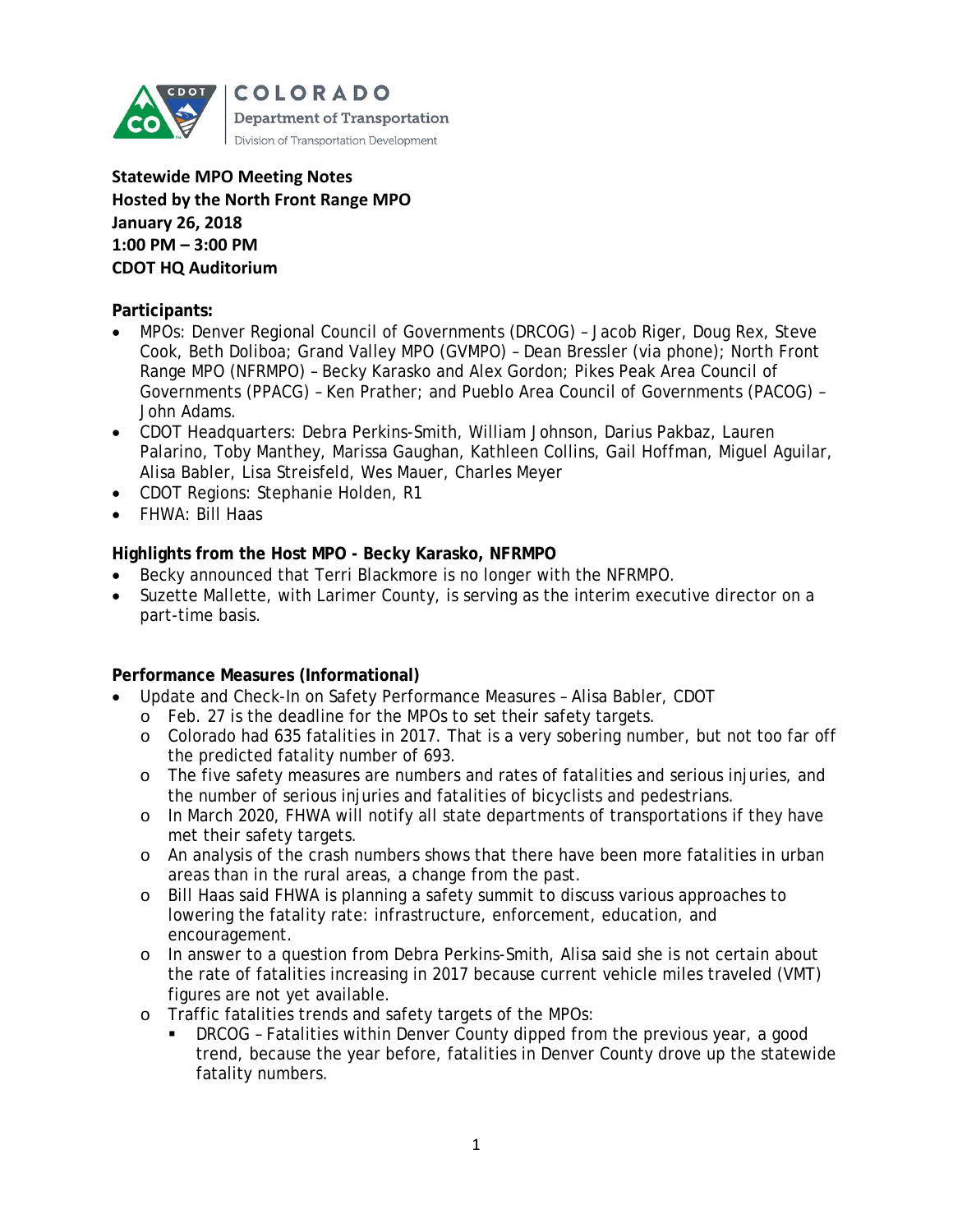- NFRMPO Fatalities are increasing. NFRMPO will adopt CDOT's safety targets at the February Planning Council meeting.
- **PPACG** Fatalities seem to be going up.
- PACOG The MPO adopted a resolution on Jan. 25 stating that it would adopt CDOT's safety targets.
- GVMPO A recent meeting with Charles and Alisa was very helpful. In February, the MPO will be presenting a resolution to the board adopting CDOT's safety targets.
- o Bill Haas said that FHWA wants the MPOs to use active language in their resolutions that state the MPO will be setting targets or adopting CDOT's. When the MPOs send their resolutions to FHWA and CDOT, they should include a cover letter that states what the targets are, and include a safety memorandum of understanding as an attachment, if available. The agreements should be signed by the end of February, but certainly no later than May 2018.
- o Regarding transit safety targets, Bill Haas said FHWA has not had a lot of discussion with the Federal Transit Administration.
- o Charles Meyer asked if an MPO board resolution could be both a resolution and a safety MOU, but FHWA will need to look into that.
- o If CDOT changes its safety targets, the MPOs that are using CDOT safety targets will have to pass amended resolutions.
- o CDOT will send out NFRMPO's resolution language, and DRCOG's cover letter language for MPO use.
- o MPOs should send their safety target resolutions and letters to Charles Meyer, and copy them to Deb Perkins-Smith of DTD and Bill Haas at FHWA.
- o In a related matter, Adams, Archuleta, El Paso, Garfield, Mesa, Yuma counties will be receiving a federal grant to create their own local road safety plans. DRCOG is getting ready to do a regional Vision Zero/Towards Zero Deaths plan. CDOT should try to coordinate with the counties involved in the grant. Other states participating are California, Florida, Nevada, Ohio, and Wisconsin.
- PM2 and PM3 Update William Johnson and Darius Pakbaz
	- o Staff distributed via email the bridge condition data sets for the MPOs before the meeting (Performance Measure 2): good, fair, and poor.
	- o PACOG has 14.7 percent of bridges in poor condition. Three bridges over or under I-25 are being rehabilitated now. Once the work is completed, the percentage of poor bridges is likely to go down.
	- o GVMPO asked if the MPO should be contacting CDOT Region staff to consult about performance measures and targets. William Johnson replied that the MPOs could use the PAM Branch as a resource. The PAM Branch coordinates information with the CDOT Regions and other CDOT units, such as Staff Bridges.

# **TIP Adoption (Informational) – MPO Roundtable**

- The MPOs discussed what sort of TIPs they are planning, and if they will be on the same time schedule as the CDOT STIP.
- Bill Haas said if the TIPs and STIP are on different schedules, the MPOs and CDOT may have trouble switching their projects around.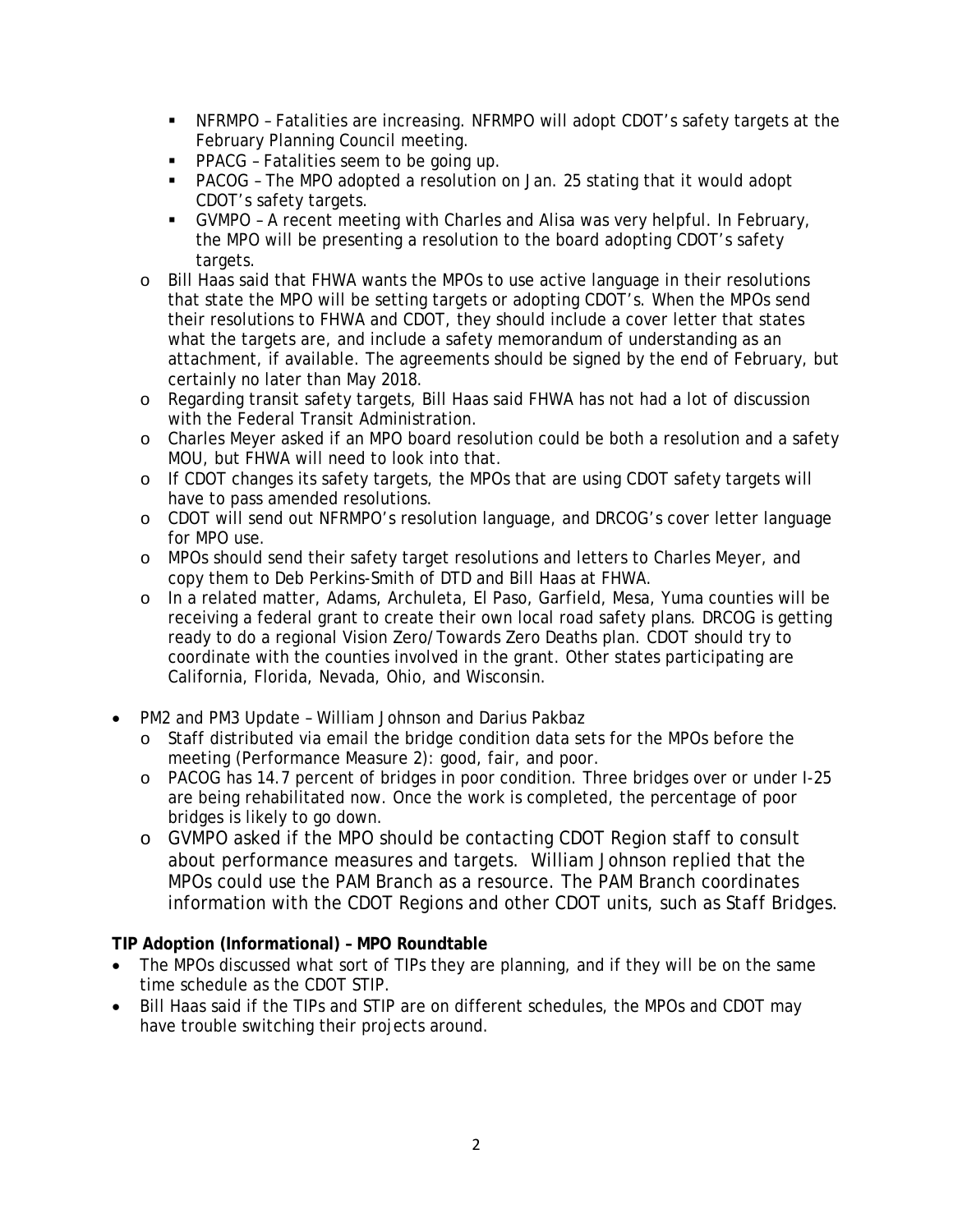## **Smart Mobility Plan (Informational) – Bob Fifer, Wes Maurer, and Lisa Streisfeld, CDOT TSMO**

- The Smart Mobility Plan will be a three-phase planning effort. Kick-off will be in the next three months.
- The Smart Mobility Plan will be a 5-year strategic plan to identify technology to improve mobility. A Smart Mobility Committee will guide efforts after plan publication.
- Bob Fifer, the project manager, will come in March to give a more complete presentation.

# **Program Distribution for the 2045 RTPs (Informational) – Tim Kirby, CDOT DTD**

- Program distribution for the 2045 Regional Transportation Plans began with revenue projections. The STAC revenue projection subcommittee was encouraged to go with a high revenue scenario in case CDOT receives additional money.
- The high revenue projection will inform program distribution.
- Program distribution probably will begin in February, and will likely be a 3-5 month process.
- CDOT hopes to have program distribution numbers for the MPOs by fall 2018.

# **MPO and FHWA Updates (Discussion) - MPO and FHWA Staff**

- DRCOG On Jan. 17, the DRCOG board adopted safety targets. DRCOG is working on an Active Transportation Plan. The MPO also is in the middle of developing its 2020-2023 TIP. The annual congestion report is complete. Several corridor studies are going on. In the next few months, DRCOG will be moving to 1001 17<sup>th</sup> Street.
- GVMPO The MPO is on schedule for submitting its safety targets to CDOT by Feb. 27. An alternatives analysis is under way for the First and Grand intersection.
- NFRMPO The three transit agencies have approved and signed the Memorandum of Agreement with CDOT. The MOA will go to the Planning Council in March.
- PPACG Andy Gunning, former acting director of planning and development services for Rockville, MD, is the new executive director of PPACG.
- PACOG Pueblo passed a street district tax to repair city streets.
- FHWA –Larry Squires, formerly a community planner for the FTA in the Denver office, has left to become a planner for the Marine Corps in North Carolina. FHWA also has an employee on rotational assignment from FHWA headquarters.

### **CDOT Updates (Discussion)**

- CPG Contracts and Mid-Year Review Schedule Marissa Gaughan
	- o The Unified Planning Work Program (UPWP) timeline included in the packet has several dates leading to execution of CPG contracts by Oct. 1, 2018. CDOT has moved the midyear reviews to February-April rather than in the summer.
	- o CDOT has processed the old CPG billings, and will move any balances into the new contracts.

### **Other Business**

- Repurpose February Statewide MPO meeting to a Data Consortium meeting Kathleen **Collins** 
	- o Kathleen Collins reviewed the results of the Jan. 4 CDOT survey on the usefulness of the CDOT dataset to the MPOs for the 2040 plan. Four of the five MPOs responded by the Jan. 12 deadline. Census data, followed by data on crashes, projects, structures, and traffic were the data used the most.